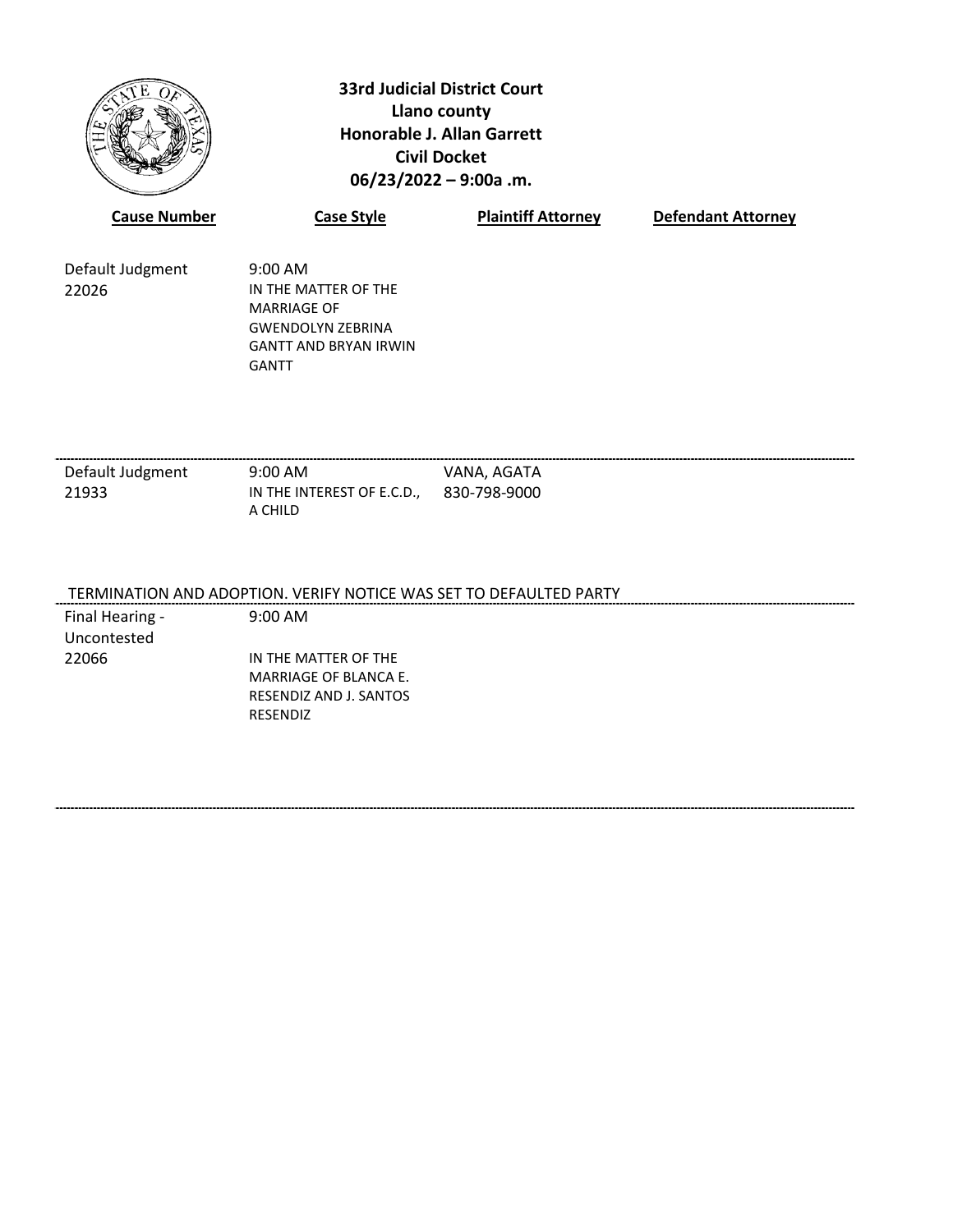#### 6/21/2022 3:23 PM

Page | **1**

# In The 33<sup>rd</sup> Judicial District Court Llano County State of Texas Honorable J. Allan Garrett Criminal Docket Thursday, June 23, 2022

# **9:00 AM**

### **1) CR8318 - Status Hearing at 9:00 AM BRUNNER, ASHTON FRANK**

Warrant Status:

Continuances: 0

Related Cases:

Age of Case: 134

Last Court Date: 05/09/2022

Memo: AND ARRAIGNMENT Future Hearing Date:

Indictment Date: 02/07/2022

Degree: Offense: (FS) THEFT PROP >=\$2,500<\$30K (FS) THEFT PROP >=\$2,500<\$30K (FS) THEFT PROP >=\$2,500<\$30K (FS) THEFT PROP >=\$2,500<\$30K (FS) THEFT PROP >=\$2,500<\$30K (FS) THEFT PROP >=\$2,500<\$30K (FS) THEFT PROP >=\$2,500<\$30K (FS) THEFT PROP >=\$2,500<\$30K (FS) THEFT PROP >=\$2,500<\$30K (FS) THEFT PROP >=\$2,500<\$30K (F3) EXPLOITATION OF CHILD/EDERLY/DISABLED (F3) EXPLOITATION OF CHILD/EDERLY/DISABLED

> Bond Information: \$10,000.00 Credit Bail Bonds \$10,000.00 Credit Bail Bonds \$5,000.00 Credit Bail Bonds \$5,000.00 Credit Bail Bonds \$5,000.00 Credit Bail Bonds \$5,000.00 Credit Bail Bonds \$5,000.00 Credit Bail Bonds \$5,000.00 Credit Bail Bonds \$5,000.00 Credit Bail Bonds \$5,000.00 Credit Bail Bonds \$5,000.00 Credit Bail Bonds \$5,000.00 Credit Bail Bonds

Shell, Austin C. 830-798-1690

Assessed Fees: Projected Crt Costs:

**\$0.00 \$290.00**

**TOTAL: \$290.00**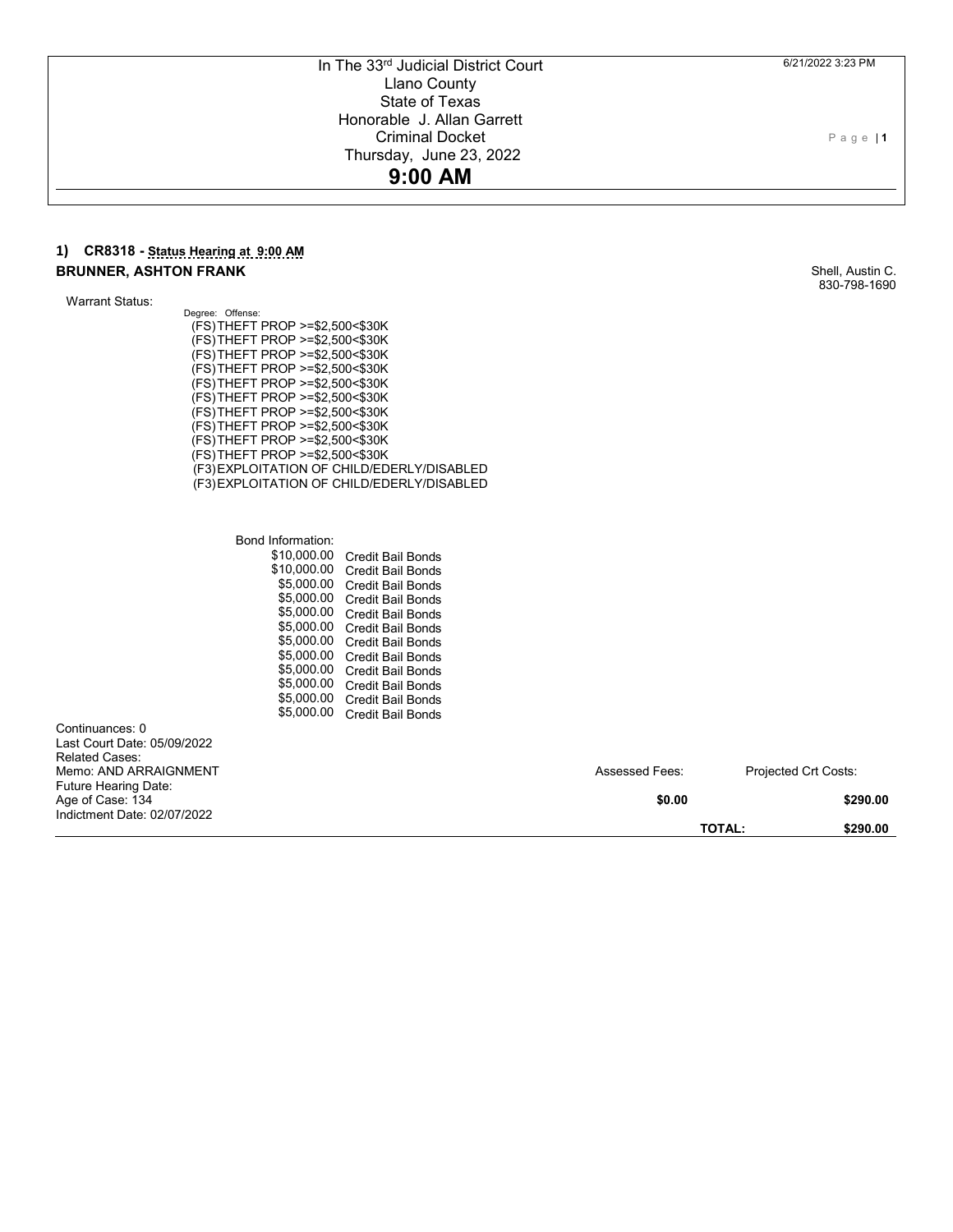| In The 33rd Judicial District Court<br><b>Llano County</b>             |                | 6/21/2022 3:23 PM                |
|------------------------------------------------------------------------|----------------|----------------------------------|
| <b>State of Texas</b>                                                  |                |                                  |
| Honorable J. Allan Garrett                                             |                |                                  |
| <b>Criminal Docket</b>                                                 |                | $P$ age   2                      |
| Thursday, June 23, 2022                                                |                |                                  |
| 9:00 AM                                                                |                |                                  |
|                                                                        |                |                                  |
|                                                                        |                |                                  |
| 2)<br>CR7820 - Contested Motion to Revoke Probation at 9:00 AM         |                |                                  |
| <b>BRYANT, GEREN DON</b>                                               |                | Shell, Austin C.<br>830-798-1690 |
| <b>Warrant Status:</b>                                                 |                |                                  |
| Degree: Offense:                                                       |                |                                  |
| (FS) FORGERY FINANCIAL INSTRUMENT<br>(FS) FORGERY FINANCIAL INSTRUMENT |                |                                  |
| (FS)FORGERY FINANCIAL INSTRUMENT                                       |                |                                  |
|                                                                        |                |                                  |
| <b>LLANO COUNTY JAIL</b>                                               |                |                                  |
| Continuances: 2                                                        |                |                                  |
| Last Court Date: 09/20/2021                                            |                |                                  |
| <b>Related Cases:</b><br>Memo:                                         | Assessed Fees: | Projected Crt Costs:             |
| Future Hearing Date:                                                   |                |                                  |
| Age of Case: 1051                                                      | \$0.00         | \$290.00                         |
| Indictment Date: 08/05/2019                                            |                | <b>TOTAL:</b><br>\$290.00        |
| 3) CR7855 - Contested Motion to Revoke Probation at 9:00 AM            |                |                                  |
| <b>BRYANT, GEREN DON</b>                                               |                | Shell, Austin C.                 |
|                                                                        |                | 830-798-1690                     |
| <b>Warrant Status:</b>                                                 |                |                                  |
| Degree: Offense:<br>(F3) CREDIT CARD OR DEBIT CARD ABUSE ELDERLY       |                |                                  |
| (F3) CREDIT CARD OR DEBIT CARD ABUSE ELDERLY                           |                |                                  |
|                                                                        |                |                                  |
|                                                                        |                |                                  |
|                                                                        |                |                                  |
| Continuances: 2                                                        |                |                                  |
| Last Court Date: 09/20/2021                                            |                |                                  |
| <b>Related Cases:</b><br>Memo:                                         | Assessed Fees: | Projected Crt Costs:             |
| Future Hearing Date:                                                   |                |                                  |

**\$0.00 \$290.00**

**TOTAL: \$290.00**

Age of Case: 960

Indictment Date: 11/04/2019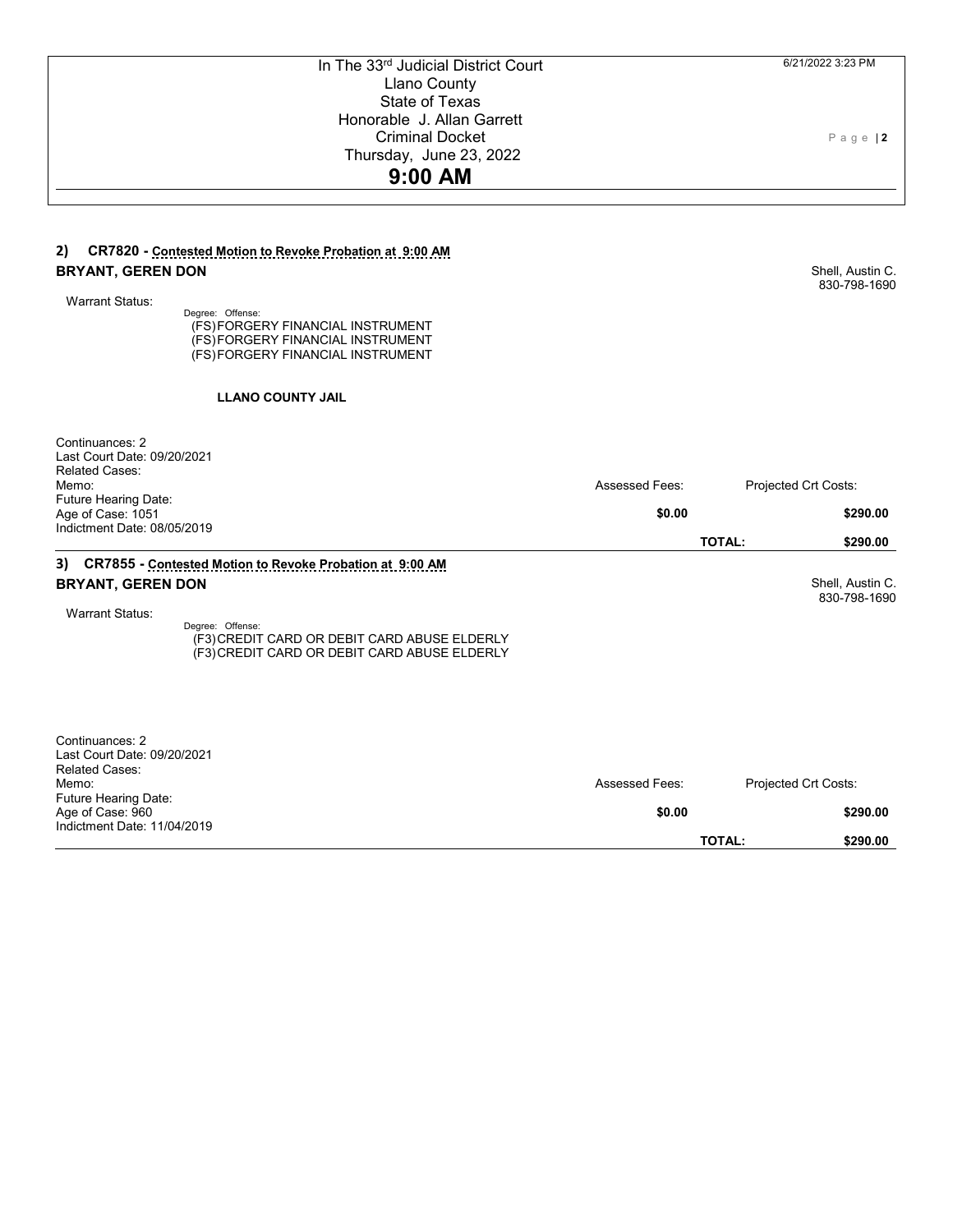| In The 33rd Judicial District Court                                                                                                                     |                       | 6/21/2022 3:23 PM                                         |
|---------------------------------------------------------------------------------------------------------------------------------------------------------|-----------------------|-----------------------------------------------------------|
| <b>Llano County</b>                                                                                                                                     |                       |                                                           |
| State of Texas                                                                                                                                          |                       |                                                           |
| Honorable J. Allan Garrett                                                                                                                              |                       |                                                           |
| <b>Criminal Docket</b>                                                                                                                                  |                       | $P$ a g e $ 3$                                            |
| Thursday, June 23, 2022                                                                                                                                 |                       |                                                           |
| 9:00 AM                                                                                                                                                 |                       |                                                           |
| CR7741 - Motion to Revoke Probation at 9:00 AM<br>4)<br><b>EVERETT, SHAWN LEE</b><br><b>Warrant Status:</b><br>Degree: Offense:<br>(FS)POSS CS PG 1 <1G |                       | Def. Pub<br>512-234-3061<br>Court Appointed<br>03/14/2022 |
| Bond Information:<br>\$20,000.00 EVERETT, SHAWN LEE<br>Continuances: 3<br>Last Court Date: 03/02/2021<br><b>Related Cases:</b><br>Memo:                 | <b>Assessed Fees:</b> | Projected Crt Costs:                                      |
| Future Hearing Date:<br>Age of Case: 1231                                                                                                               | \$0.00                | \$290.00                                                  |
|                                                                                                                                                         |                       |                                                           |

**TOTAL: \$290.00**

Indictment Date: 02/06/2019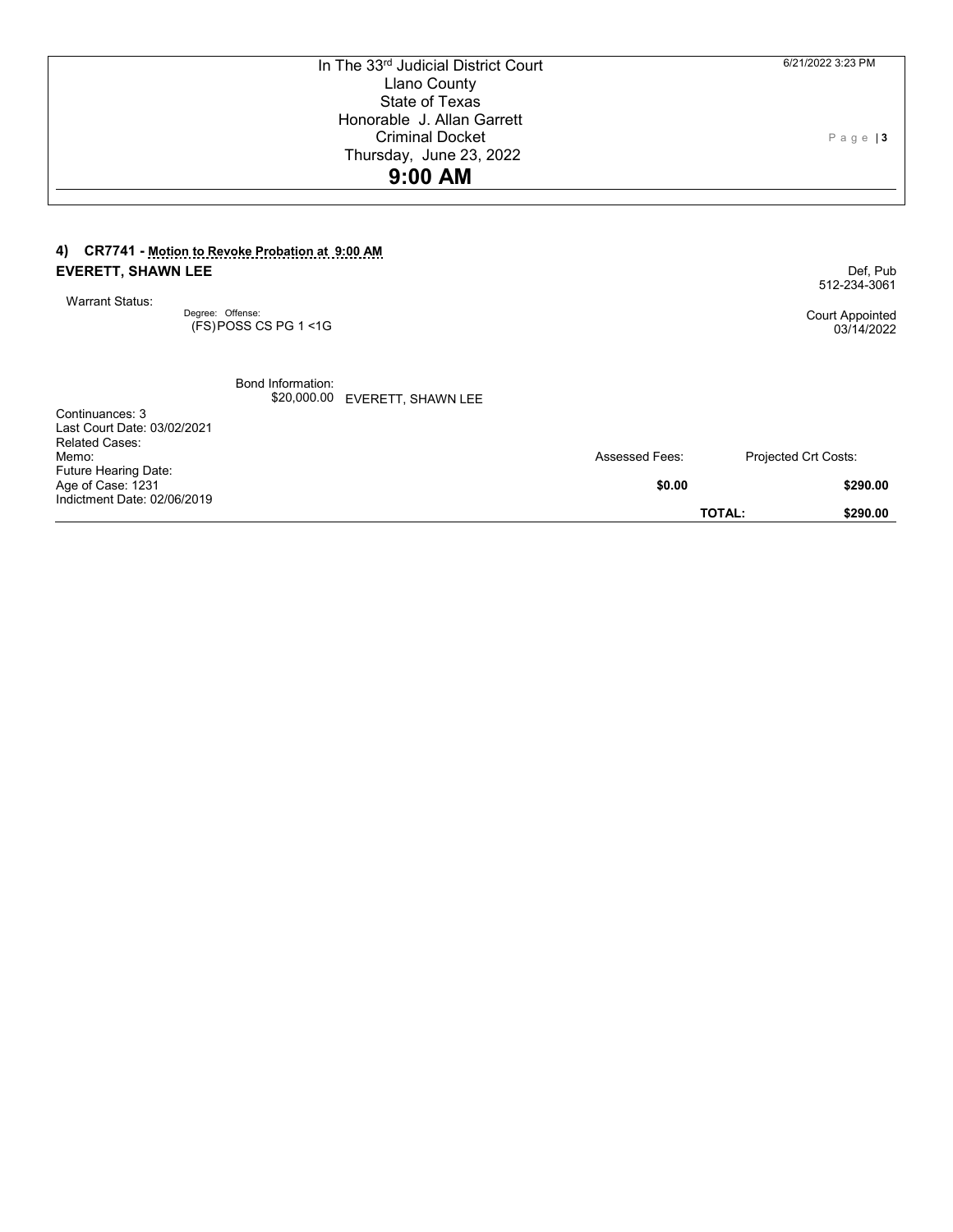### **5) CR8322 - Status Hearing at 9:00 AM FAULKNER, TERISA LOUISE**

Warrant Status:

Degree: Offense: (F3) POSS CS PG 1 >=1G<4G

| Continuances: 0<br>Last Court Date: 05/09/2022<br><b>Related Cases:</b>                                                                                                                                                                                          |                       |                           |
|------------------------------------------------------------------------------------------------------------------------------------------------------------------------------------------------------------------------------------------------------------------|-----------------------|---------------------------|
| Memo: BOND FORFEITED 5/11/22                                                                                                                                                                                                                                     | <b>Assessed Fees:</b> | Projected Crt Costs:      |
| Future Hearing Date:<br>Age of Case: 134<br>Indictment Date: 02/07/2022                                                                                                                                                                                          | \$0.00                | \$290.00                  |
|                                                                                                                                                                                                                                                                  |                       | <b>TOTAL:</b><br>\$290.00 |
| CR8187 - Pretrial Motion to Request Adjudication at 9:00 AM<br>6)                                                                                                                                                                                                |                       |                           |
| <b>FERGUSON, KISKA RENE</b><br><b>Warrant Status:</b>                                                                                                                                                                                                            |                       | Def, Pub<br>512-234-3061  |
| Degree: Offense:<br>(FS) CREDIT CARD OR DEBIT CARD ABUSE<br>(FS) CREDIT CARD OR DEBIT CARD ABUSE<br>(FS) CREDIT CARD OR DEBIT CARD ABUSE<br>(FS) CREDIT CARD OR DEBIT CARD ABUSE<br>(FS) CREDIT CARD OR DEBIT CARD ABUSE<br>(FS) CREDIT CARD OR DEBIT CARD ABUSE |                       |                           |
| Bond Information:<br>\$90,000.00<br>Credit Bail Bonds                                                                                                                                                                                                            |                       |                           |
| Continuances: 3<br>Last Court Date: 03/24/2022<br><b>Related Cases:</b><br>Memo:                                                                                                                                                                                 | <b>Assessed Fees:</b> | Projected Crt Costs:      |
| <b>Future Hearing Date:</b><br>Age of Case: 379<br>Indictment Date: 06/07/2021                                                                                                                                                                                   | \$0.00                | \$290.00                  |
|                                                                                                                                                                                                                                                                  |                       | <b>TOTAL:</b><br>\$290.00 |

Page | **4**

Def, Pub 512-234-3061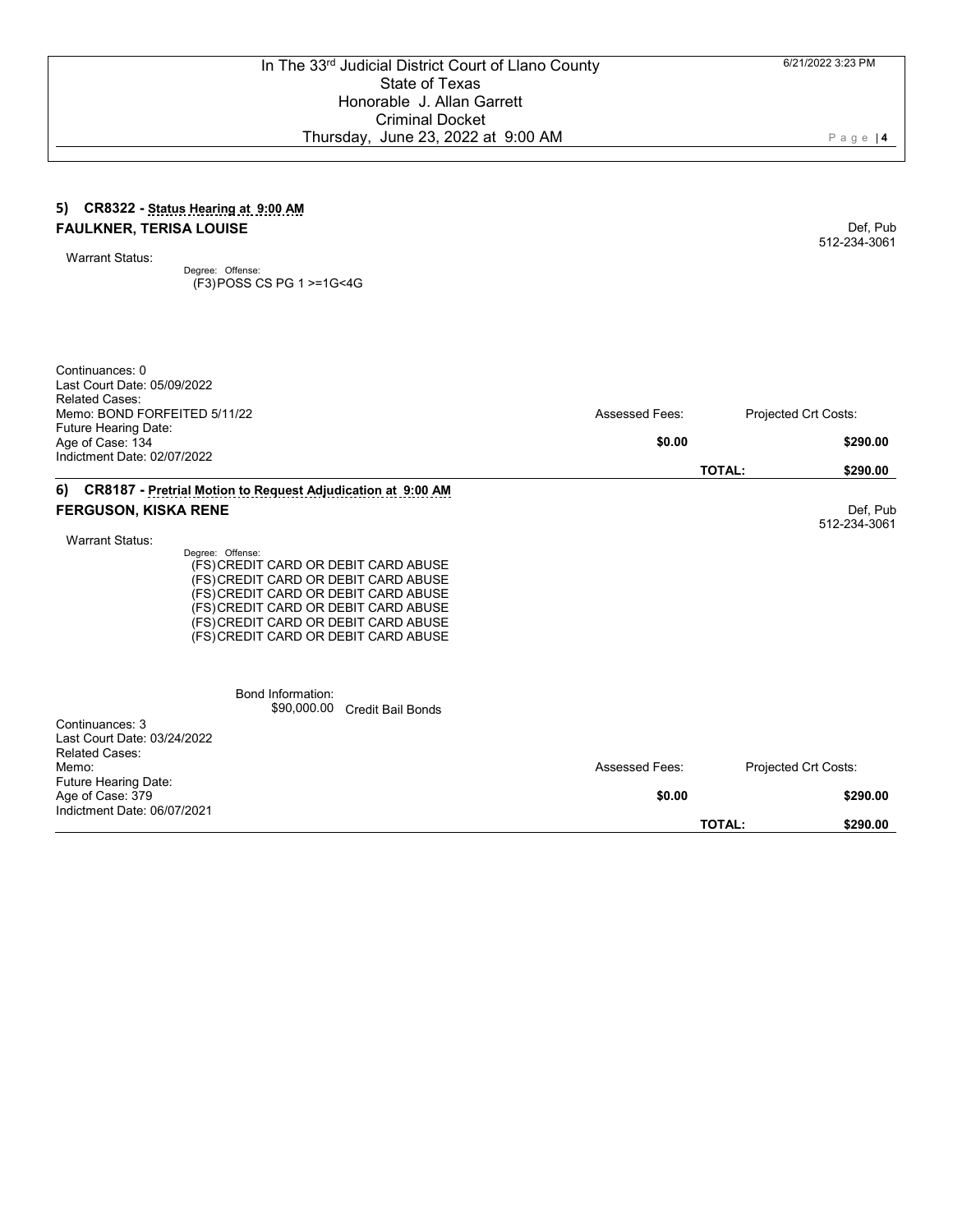Page | **5**

#### **7) CR8301 - Status Hearing at 9:00 AM GREEN, JARED DON** Warrant Status: Def, Pub 512-234-3061 Degree: Offense: (F3) POSS CS PG 1 >=1G<4G Court Appointed Bond Information: \$60,000.00 Credit Bail Bonds Continuances: 1 Last Court Date: 04/21/2022 Related Cases: CR8378 Memo: Future Hearing Date: Assessed Fees: Projected Crt Costs: Age of Case: 197 Indictment Date: 12/06/2021 **\$0.00 \$290.00 TOTAL: \$290.00 8) CR8378 - Arraignment Hearing at 9:00 AM GREEN, JARED DON** Warrant Status: Def, Pub 512-234-3061 Degree: Offense: (FS) POSS CS PG 1 <1G Bond Information: \$20,000.00 Credit Bail Bonds Continuances: 1 Last Court Date: Related Cases: CR8301 Memo: Moved from 6/24 to 6/23 due to defendant in jail and transferred to the 33rd. Future Hearing Date: 07/28/2022 Assessed Fees: Projected Crt Costs: Age of Case: 50 Indictment Date: 05/02/2022 **\$0.00 \$290.00 TOTAL: \$290.00 9) CR7943 - Status Hearing at 9:00 AM GREENWOOD, CRYSTAL KAYE** Warrant Status: Def, Pub 512-234-3061 Degree: Offense: (FS) THEFT PROP >=\$2,500<\$30K Court Appointed 10/06/2021 Bond Information: \$20,000.00 Credit Bail Bonds Continuances: 7 Last Court Date: 06/03/2021 Related Cases: CR8325 Memo: Future Hearing Date: Assessed Fees: Projected Crt Costs: Age of Case: 750 Indictment Date: 06/01/2020 **\$0.00 \$290.00 TOTAL: \$290.00**

02/24/2022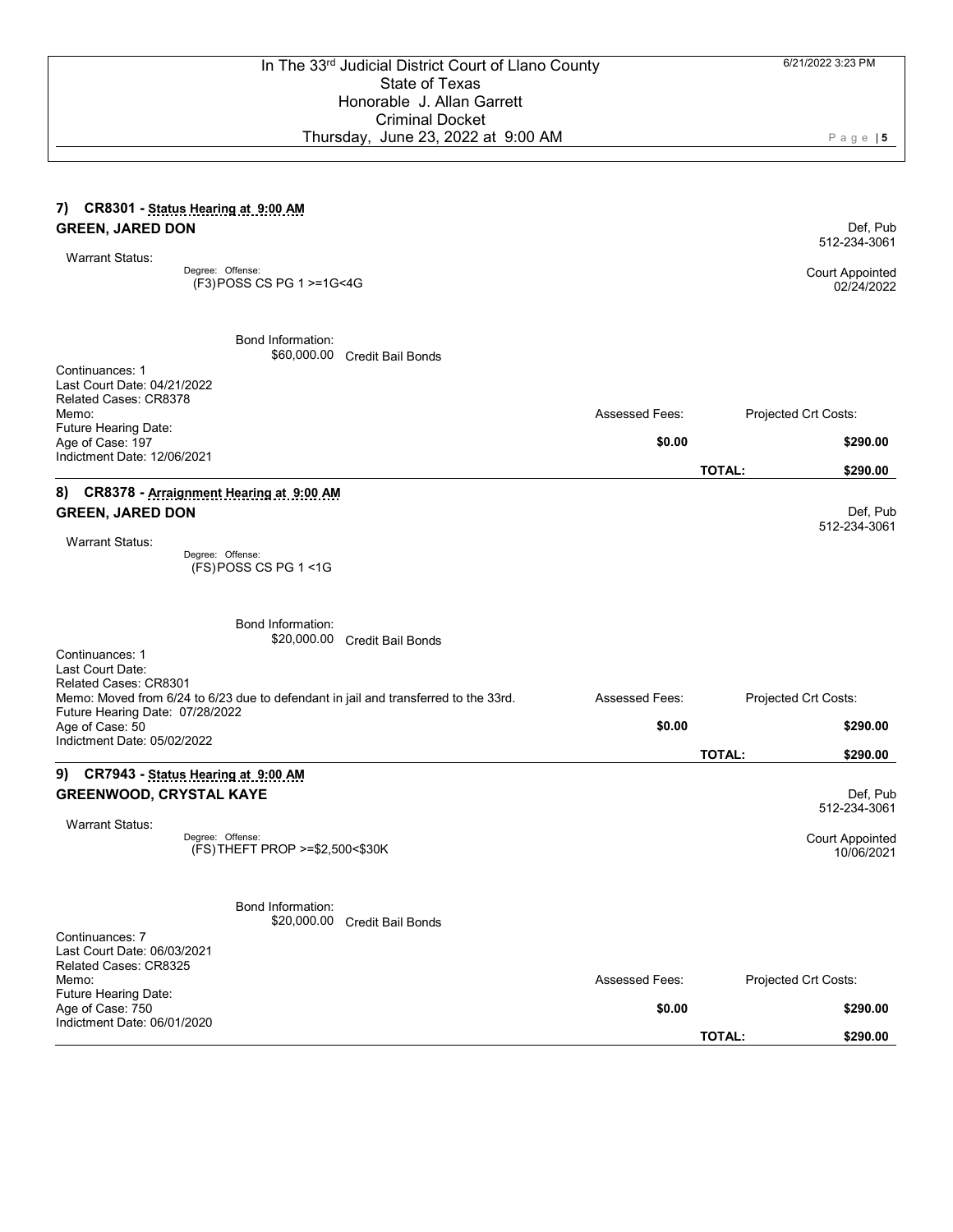\$10,000.00 .Sheila's Bail Bonds - Out Of County

#### **10) CR8325 - Status Hearing at 9:00 AM GREENWOOD, CRYSTAL KAYE**

Warrant Status:

Degree: Offense: (FS) POSS CS PG 1 <1G

Bond Information:

Def, Pub 512-234-3061

02/07/2022

| Continuances: 0<br>Last Court Date: 05/09/2022<br>Related Cases: CR7943<br>Memo: | <b>Assessed Fees:</b> | Projected Crt Costs:                                                                                                                  |
|----------------------------------------------------------------------------------|-----------------------|---------------------------------------------------------------------------------------------------------------------------------------|
| <b>Future Hearing Date:</b>                                                      | \$0.00                |                                                                                                                                       |
| Age of Case: 134<br>Indictment Date: 02/07/2022                                  |                       | \$290.00                                                                                                                              |
|                                                                                  |                       | <b>TOTAL:</b><br>\$290.00                                                                                                             |
| 11) CR8327 - Status Hearing at 9:00 AM                                           |                       |                                                                                                                                       |
| IZELL, HUGH LUSK                                                                 |                       | Wittekiend, Steven<br>512-756-5117                                                                                                    |
| <b>Warrant Status:</b><br>Dogram Offenson                                        |                       | $\bigcap$ and $\bigcap$ $\bigcap$ $\bigcap$ $\bigcap$ $\bigcap$ $\bigcap$ $\bigcap$ $\bigcap$ $\bigcap$ $\bigcap$ $\bigcap$ $\bigcap$ |
|                                                                                  |                       |                                                                                                                                       |

**IN Burnet JAIL FOR LLANO** 6

Degree: (F2) Offense: BURGLARY OF HABITATION Court Appointed

Continuances: 0 Last Court Date: Related Cases: Memo: Bond Revoked 6/6/22 Future Hearing Date: Assessed Fees: Projected Crt Costs: Age of Case: 134 Indictment Date: 02/07/2022 **\$0.00 \$290.00 TOTAL: \$290.00 12) CR8368 - Status Hearing at 9:00 AM JENKINS, KRISTOPHER MARK** Warrant Status: Def, Pub 512-234-3061

> Degree: Offense: (F1) POSS CS PG 1 >=4G<200G W/ INTENT TO DELIVER

> > Bond Information:

\$20,000.00 JENKINS, KRISTOPHER MARK

| Continuances: 0<br>Last Court Date: 05/09/2022 |                |                           |
|------------------------------------------------|----------------|---------------------------|
| <b>Related Cases:</b>                          |                |                           |
| Memo:                                          | Assessed Fees: | Projected Crt Costs:      |
| <b>Future Hearing Date:</b>                    |                |                           |
| Age of Case: 78                                | \$0.00         | \$290.00                  |
| Indictment Date: 04/04/2022                    |                |                           |
|                                                |                | <b>TOTAL:</b><br>\$290.00 |

Page | **6**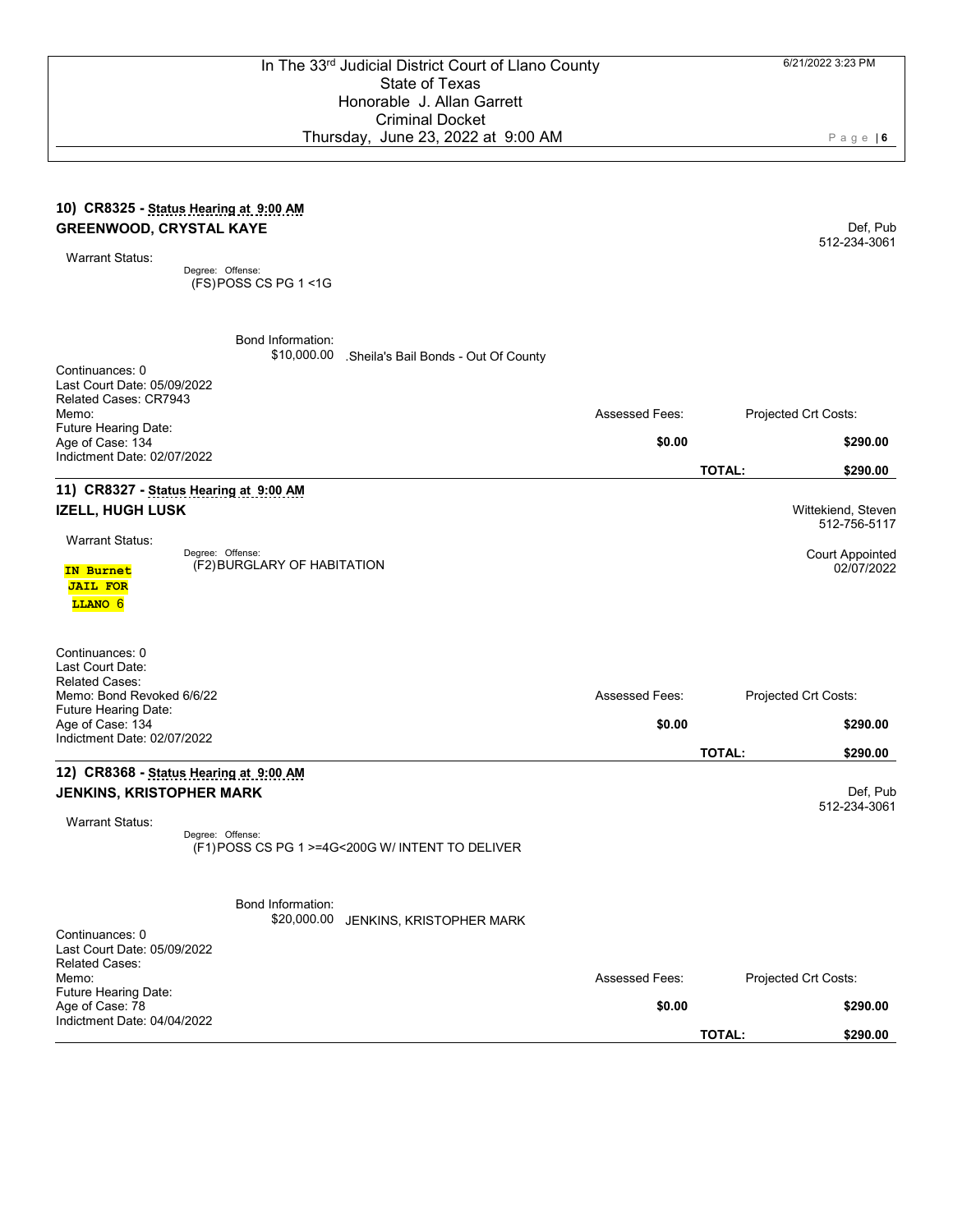#### **13) CR8231 - Status Hearing at 9:00 AM KINDRICK, HEATHER NICHOLE**

Warrant Status:

Degree: Offense: (FS) BURGLARY OF BUILDING Court Appointed

\$30,000.00 Credit Bail Bonds

Def, Pub

512-234-3061

10/15/2021

Def, Pub

Assessed Fees: Projected Crt Costs:

**\$0.00 \$290.00**

**TOTAL: \$290.00**

Continuances: 1 Last Court Date: 12/09/2021 Related Cases: Memo: **AND ARRAIGNMENT** Future Hearing Date: Age of Case: 323 Indictment Date: 08/02/2021

## **14) CR8304 - Status Hearing at 9:00 AM MARSHALL, STEVEN ALAN**

|                 |                            | 512-234-3061           |
|-----------------|----------------------------|------------------------|
| Warrant Status: | Degree: Offense:           | <b>Court Appointed</b> |
| IN BURNET       | (F3) POSS CS PG 2 >= 1G<4G | 02/24/2022             |
| <b>JAIL FOR</b> |                            |                        |
| LLANO JAIL      |                            |                        |

| Continuances: 2<br>Last Court Date: 02/24/2022<br><b>Related Cases:</b><br>Memo: | <b>Assessed Fees:</b> | Projected Crt Costs:                 |  |
|----------------------------------------------------------------------------------|-----------------------|--------------------------------------|--|
| <b>Future Hearing Date:</b><br>Age of Case: 197<br>Indictment Date: 12/06/2021   | \$0.00                | \$290.00                             |  |
|                                                                                  |                       | <b>TOTAL:</b><br>\$290.00            |  |
| 15) CR8332 - Status Hearing at 9:00 AM                                           |                       |                                      |  |
| NEWMAN, ROBERT HORACE, Jr                                                        |                       | Cowart, Tim<br>325-247-5486          |  |
| Warrant Status:                                                                  |                       |                                      |  |
| Degree: Offense:<br>(F2)ROBBERY                                                  |                       | <b>Court Appointed</b><br>06/13/2022 |  |

Court Appointed 06/13/2022

### **LLANO COUNTY JAIL**

| Continuances: 2<br>Last Court Date: 05/09/2022<br><b>Related Cases:</b><br>Memo: | <b>Assessed Fees:</b> | Projected Crt Costs:      |  |
|----------------------------------------------------------------------------------|-----------------------|---------------------------|--|
| <b>Future Hearing Date:</b><br>Age of Case: 134<br>Indictment Date: 02/07/2022   | \$0.00                | \$290.00                  |  |
|                                                                                  |                       | \$290.00<br><b>TOTAL:</b> |  |

Page | **7**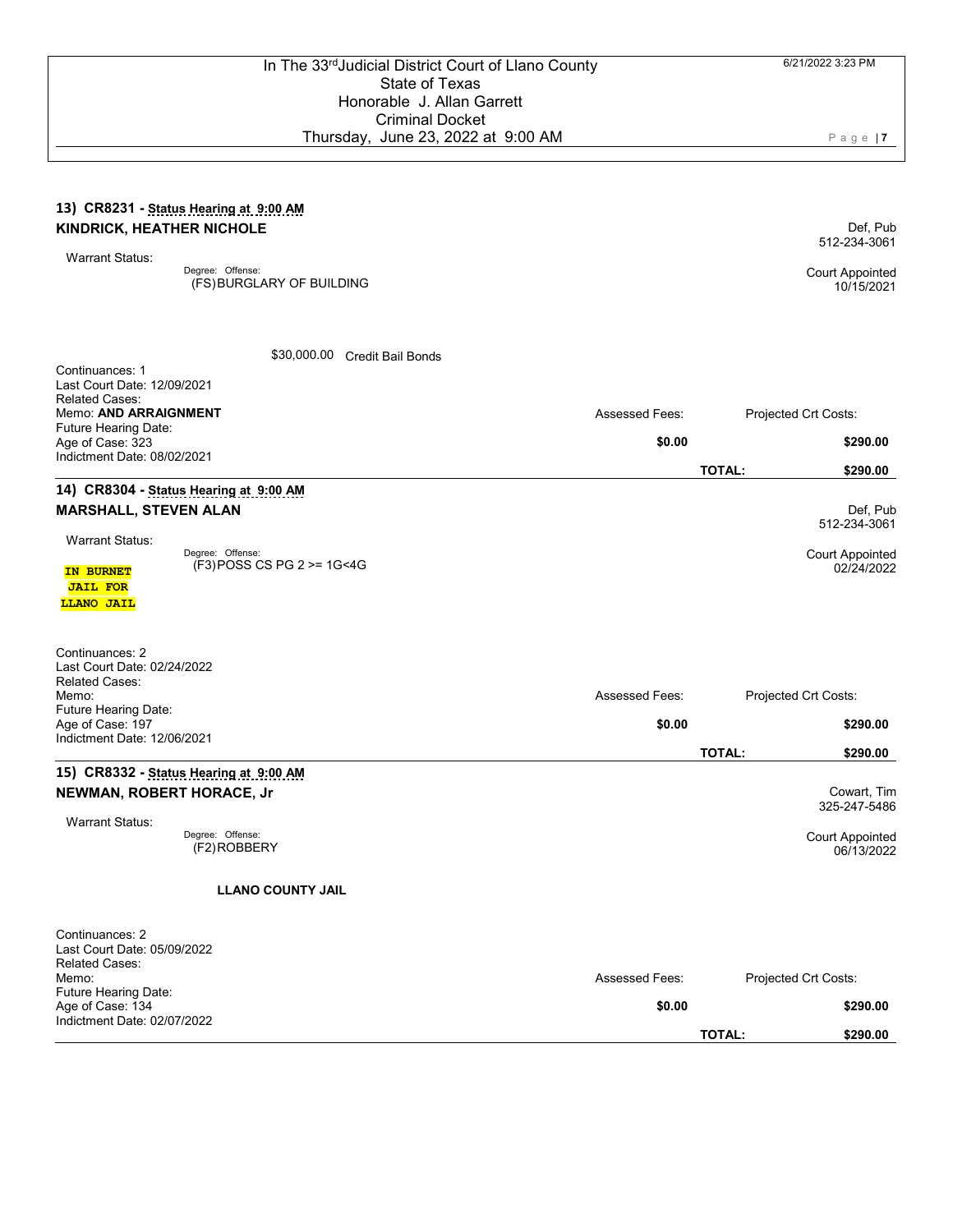Page | **8**

Def, Pub 512-234-3061

Shell, Eddie G. 830-798-1690

Court Appointed 05/23/2022

#### **16) CR7969 - Status Hearing at 9:00 AM REYES, GONZALO**

| Warrant Status: |                                                                          |                                      |
|-----------------|--------------------------------------------------------------------------|--------------------------------------|
|                 | Dearee: Offense:<br>(F3) ASSAULT FAM/HOUSE MEM IMPEDE BREATH/CIRCULATION | <b>Court Appointed</b><br>03/25/2022 |

Bond Information:

\$10,000.00 COWBOY BAIL BONDS

| Continuances: 0<br>Last Court Date: 04/21/2022                  |                       |                           |
|-----------------------------------------------------------------|-----------------------|---------------------------|
| <b>Related Cases:</b>                                           |                       |                           |
| Memo:                                                           | <b>Assessed Fees:</b> | Projected Crt Costs:      |
| Future Hearing Date: 08/02/2022; 08/08/2022<br>Age of Case: 750 | \$0.00                | \$290.00                  |
| Indictment Date: 06/01/2020                                     |                       | <b>TOTAL:</b><br>\$290.00 |
| 17) CR8335 - Status Hearing at 9:00 AM                          |                       |                           |

#### **17) CR8335 - Status Hearing at 9:00 AM ROICKI, CLAYTON ALLEN**

Warrant Status:

Degree: (F3) Offense: POSS CS PG 1 >=1G<4G

#### **LLANO COUNTY JAIL**

| Continuances: 0<br>Last Court Date: 05/09/2022<br><b>Related Cases:</b><br>Memo: AND ARRAIGNMENT | <b>Assessed Fees:</b> | Projected Crt Costs:                 |
|--------------------------------------------------------------------------------------------------|-----------------------|--------------------------------------|
| <b>Future Hearing Date:</b><br>Age of Case: 134<br>Indictment Date: 02/07/2022                   | \$0.00                | \$290.00                             |
|                                                                                                  |                       | <b>TOTAL:</b><br>\$290.00            |
| 18) CR8337 - Status Hearing at 9:00 AM                                                           |                       |                                      |
| <b>SHARROCK, HARLEY BROOK</b>                                                                    |                       | Thomas, Perry<br>325-423-5089        |
| <b>Warrant Status:</b><br>Degree: Offense:<br>$(FS)$ POSS CS PG 1 <1G                            |                       | <b>Court Appointed</b><br>11/08/2021 |

| Continuances: 0<br>Last Court Date: 05/09/2022<br><b>Related Cases:</b> |                |                      |          |
|-------------------------------------------------------------------------|----------------|----------------------|----------|
| Memo:                                                                   | Assessed Fees: | Projected Crt Costs: |          |
| <b>Future Hearing Date:</b>                                             |                |                      |          |
| Age of Case: 134                                                        | \$0.00         |                      | \$290.00 |
| Indictment Date: 02/07/2022                                             |                |                      |          |
|                                                                         |                | <b>TOTAL:</b>        | \$290.00 |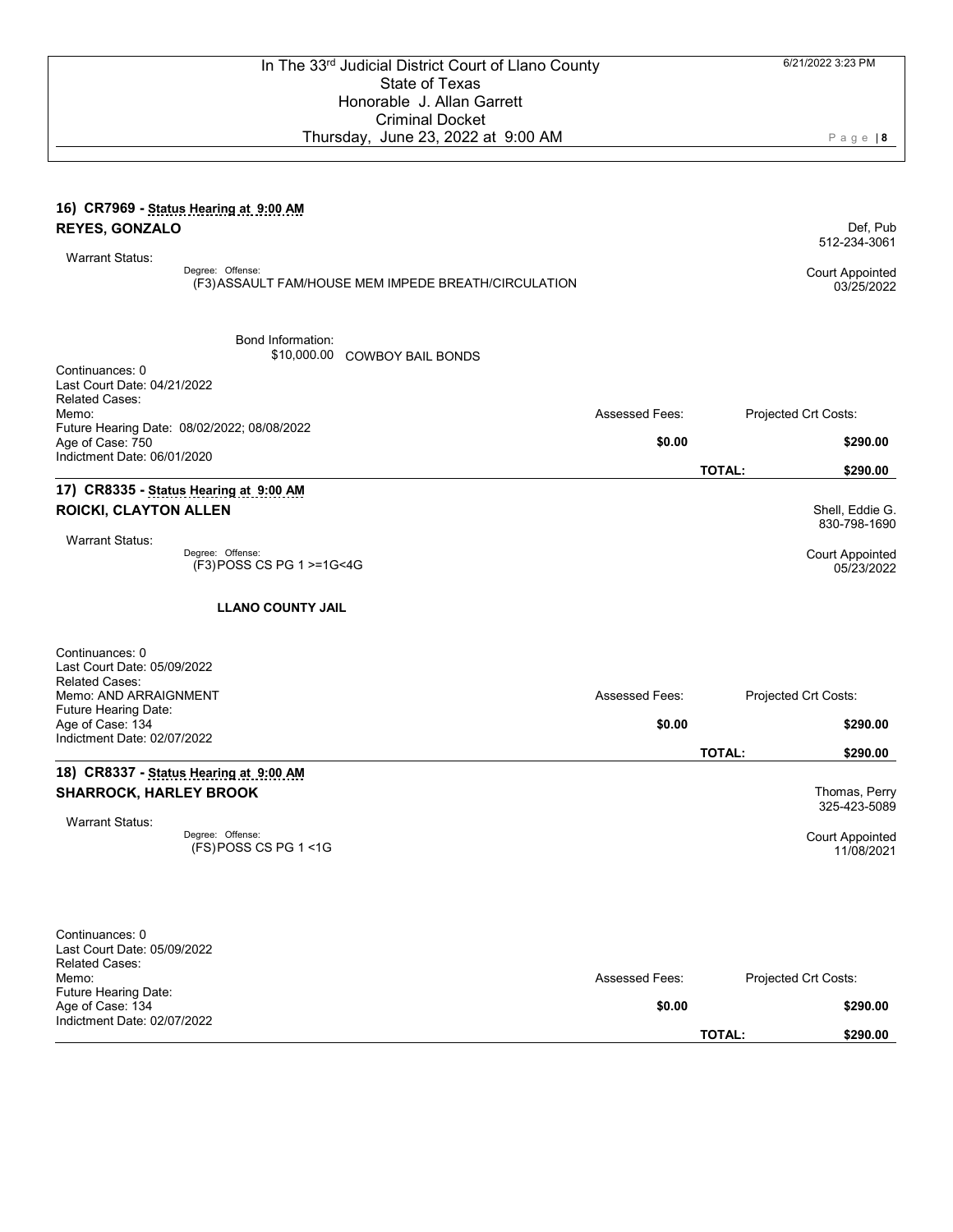#### **19) CR8369 - Status Hearing at 9:00 AM SLEDGE, DAVID ALLEN**

Warrant Status:

Degree: Offense: (F3) POSS CS PG 1 >=1G<4G

> Bond Information: \$12,000.00 Turk Bail Bonds

| Continuances: 0<br>Last Court Date: 05/09/2022<br><b>Related Cases:</b> |                       |                               |
|-------------------------------------------------------------------------|-----------------------|-------------------------------|
| Memo:<br>Future Hearing Date:                                           | <b>Assessed Fees:</b> | Projected Crt Costs:          |
| Age of Case: 78<br>Indictment Date: 04/04/2022                          | \$0.00                | \$290.00                      |
|                                                                         |                       | <b>TOTAL:</b><br>\$290.00     |
| 20) CR8192 - Status Hearing at 9:00 AM                                  |                       |                               |
| SMITH, ANASTACIA DAWN                                                   |                       | Def, Pub<br>512-234-3061      |
| <b>Warrant Status:</b>                                                  |                       |                               |
| Degree: Offense:<br>(FS) THEFT PROP >=\$2,500<\$30K                     |                       | Court Appointed<br>10/15/2021 |
| <b>Bond Information:</b><br>\$20,000.00<br>Credit Bail Bonds            |                       |                               |
| Continuances: 0<br>Last Court Date: 05/09/2022<br><b>Related Cases:</b> |                       |                               |
| Memo:                                                                   | <b>Assessed Fees:</b> | Projected Crt Costs:          |
| Future Hearing Date:<br>Age of Case: 379<br>Indictment Date: 06/07/2021 | \$0.00                | \$290.00                      |

## **21) CR8009 - Status Hearing at 9:00 AM STALIONS, SARAH LEEANN**

Warrant Status:

Degree: (F1) Offense: INJURY CHILD/ELDERLY/DISABLE W/INT SBI/MENTAL

Bond Information:

\$50,000.00 COWBOY BAIL BONDS

| Continuances: 3<br>Last Court Date: 11/03/2020 |  |                       |                      |          |
|------------------------------------------------|--|-----------------------|----------------------|----------|
| <b>Related Cases:</b>                          |  |                       |                      |          |
| Memo:                                          |  | <b>Assessed Fees:</b> | Projected Crt Costs: |          |
| Future Hearing Date:                           |  |                       |                      |          |
| Age of Case: 715                               |  | \$0.00                |                      | \$290.00 |
| Indictment Date: 07/06/2020                    |  |                       |                      |          |
|                                                |  |                       | <b>TOTAL:</b>        | \$290.00 |

Page | **9**

Def, Pub 512-234-3061

**TOTAL: \$290.00**

Def, Pub 512-234-3061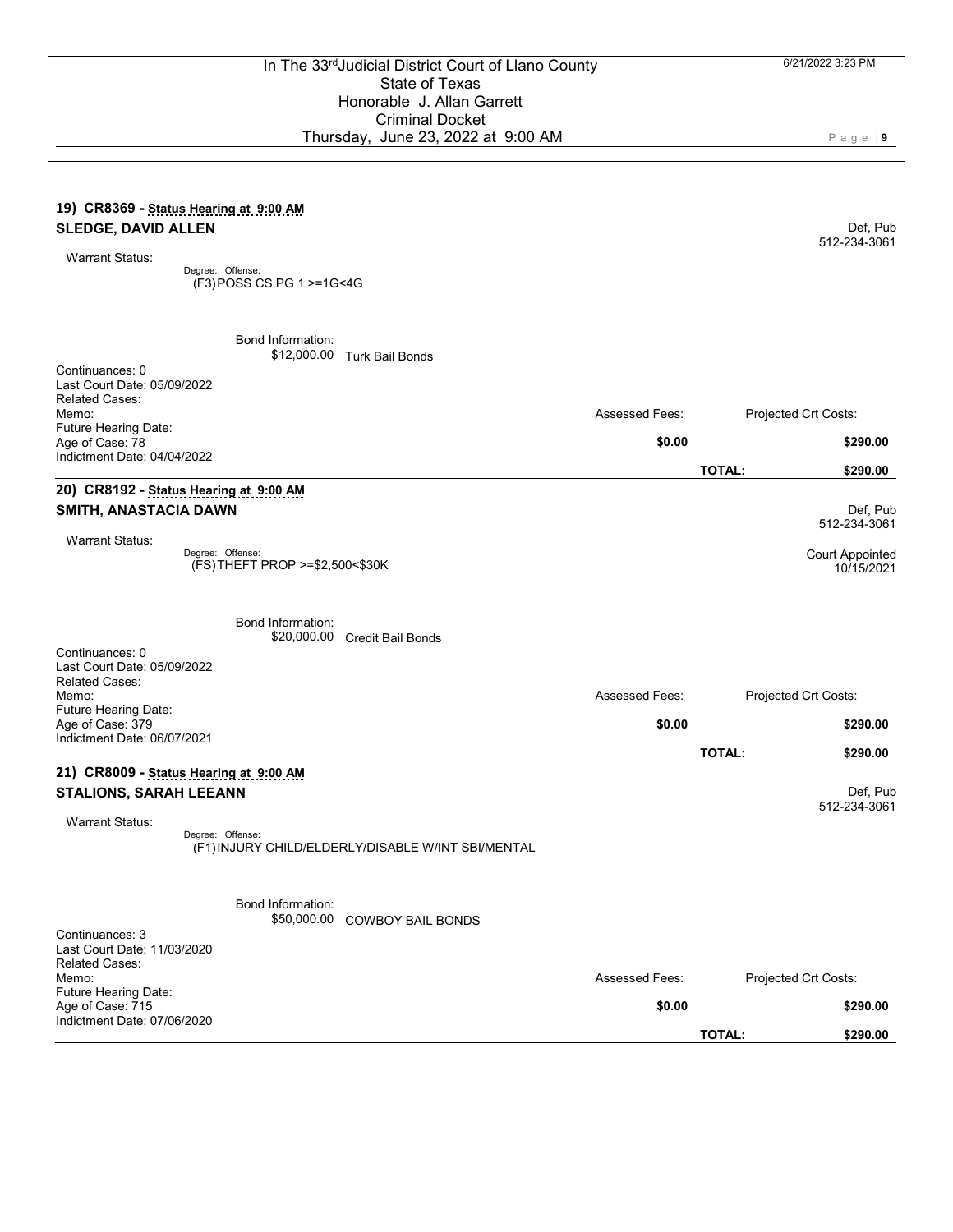### **22) CR8242 - Status Hearing at 9:00 AM TOEPPICH, TERESA KAYE**

Warrant Status:

Degree: Offense: (FS) POSS CS PG 1 <1G

> Bond Information: \$40,000.00 Credit Bail Bonds

| Continuances: 0<br>Last Court Date: 05/09/2022<br><b>Related Cases:</b> |                       |                           |
|-------------------------------------------------------------------------|-----------------------|---------------------------|
| Memo: and Arraignment<br><b>Future Hearing Date:</b>                    | <b>Assessed Fees:</b> | Projected Crt Costs:      |
| Age of Case: 323                                                        | \$0.00                | \$290.00                  |
| Indictment Date: 08/02/2021                                             |                       | <b>TOTAL:</b><br>\$290.00 |

Page | **10**

Def, Pub 512-234-3061

6/21/2022 3:23 PM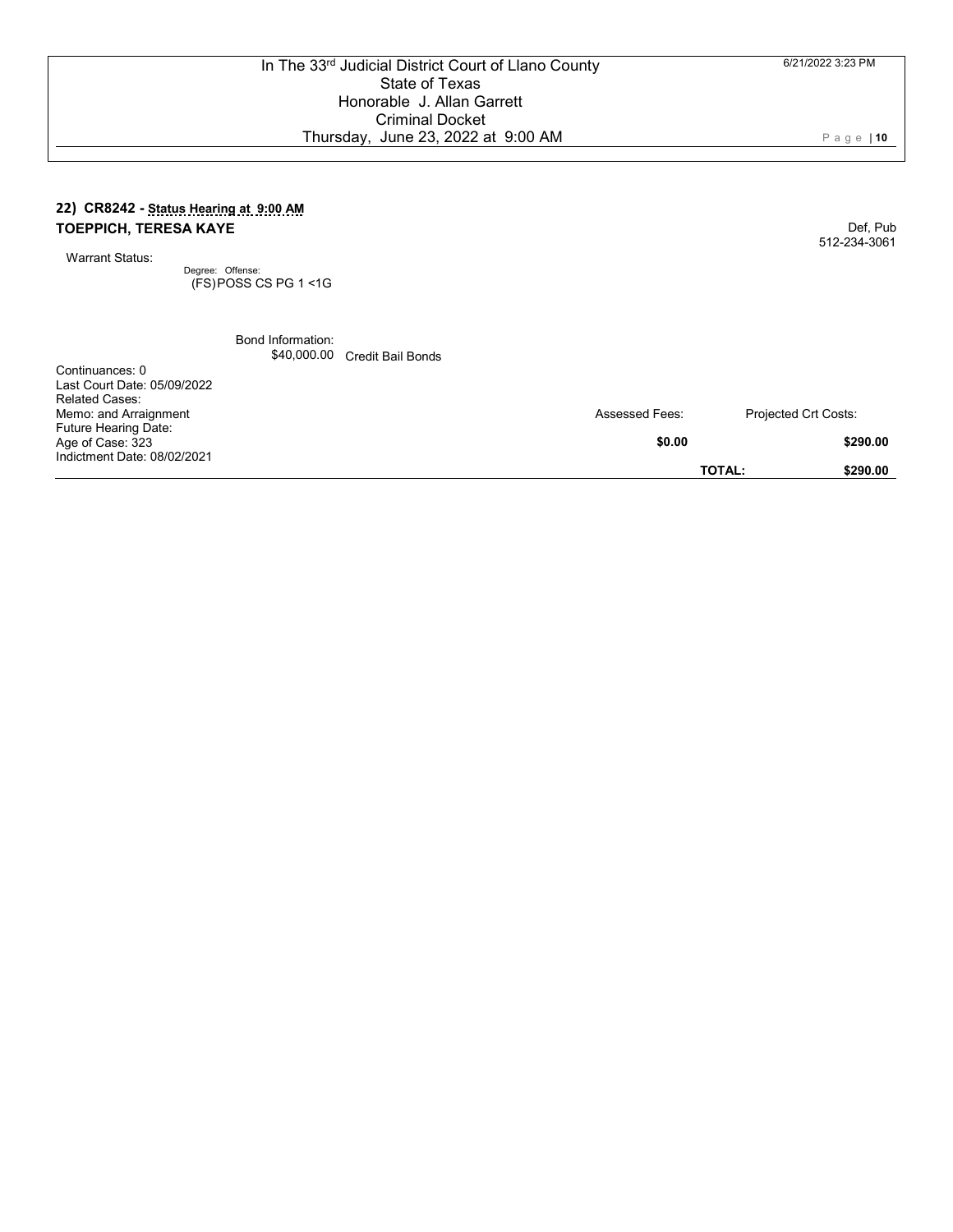Page | **1**

#### **1) CR8234 - Status Hearing at 10:30 AM METCALFE, JOSEPH TAYLOR**

Warrant Status:

Degree: Offense: (F3) ASSAULT FAM/HOUSE MEM IMPEDE BREATH/CIRCULATION Leavitt, Randy T 512-476-4475

Bond Information:

\$15,000.00 .AA Best Bail Bonds - Out of County

| Continuances: 8<br>Last Court Date:                                     |                                             |                                                                                                    |                       |               |                                        |
|-------------------------------------------------------------------------|---------------------------------------------|----------------------------------------------------------------------------------------------------|-----------------------|---------------|----------------------------------------|
| <b>Related Cases:</b><br>Memo:                                          |                                             |                                                                                                    | Assessed Fees:        |               | Projected Crt Costs:                   |
| Future Hearing Date:                                                    |                                             |                                                                                                    |                       |               |                                        |
| Age of Case: 323                                                        |                                             |                                                                                                    | \$0.00                |               | \$290.00                               |
| Indictment Date: 08/02/2021                                             |                                             |                                                                                                    |                       | <b>TOTAL:</b> | \$290.00                               |
| 2)                                                                      | CR8237 - Status Hearing at 10:30 AM         |                                                                                                    |                       |               |                                        |
| NEWMAN, ROBERT HORACE, Jr                                               |                                             |                                                                                                    |                       |               | Cowart. Tim                            |
|                                                                         |                                             |                                                                                                    |                       |               | 325-247-5486                           |
| <b>Warrant Status:</b>                                                  | Degree: Offense:<br>$(FS)$ POSS CS PG 1 <1G |                                                                                                    |                       |               | <b>Court Appointed</b><br>06/13/2022   |
|                                                                         | Bond Information:<br>\$20,000.00            | <b>COWBOY BAIL BONDS</b>                                                                           |                       |               |                                        |
| Continuances: 1<br>Last Court Date: 05/09/2022<br><b>Related Cases:</b> |                                             |                                                                                                    |                       |               |                                        |
| Memo:                                                                   |                                             |                                                                                                    | <b>Assessed Fees:</b> |               | Projected Crt Costs:                   |
| Future Hearing Date:                                                    |                                             |                                                                                                    |                       |               |                                        |
| Age of Case: 323<br>Indictment Date: 08/02/2021                         |                                             |                                                                                                    | \$0.00                |               | \$290.00                               |
|                                                                         |                                             |                                                                                                    |                       | <b>TOTAL:</b> | \$290.00                               |
|                                                                         | 3) CR8305 - Status Hearing at 10:30 AM      |                                                                                                    |                       |               |                                        |
| PEREZ, ROILANDY CANGAS                                                  |                                             |                                                                                                    |                       |               | Andarza, Jesus Alberto<br>512-322-9800 |
| <b>Warrant Status:</b>                                                  |                                             |                                                                                                    |                       |               |                                        |
|                                                                         | Degree: Offense:                            | (F3) FORGERY GOVT/NATIONAL GOV INSTRMONEY/SECUR<br>(F3) FORGERY GOVT/NATIONAL GOV INSTRMONEY/SECUR |                       |               |                                        |
|                                                                         | <b>Bond Information:</b><br>\$30,000.00     | <b>BULLDOG BAIL BONDS</b>                                                                          |                       |               |                                        |
| Continuances: 1<br>Last Court Date: 02/24/2022<br>Related Cases:        |                                             |                                                                                                    |                       |               |                                        |
| Memo:                                                                   |                                             |                                                                                                    | <b>Assessed Fees:</b> |               | Projected Crt Costs:                   |
| Future Hearing Date:<br>Age of Case: 197                                |                                             |                                                                                                    | \$0.00                |               | \$290.00                               |
| Indictment Date: 12/06/2021                                             |                                             |                                                                                                    |                       | <b>TOTAL:</b> | \$290.00                               |
|                                                                         |                                             |                                                                                                    |                       |               |                                        |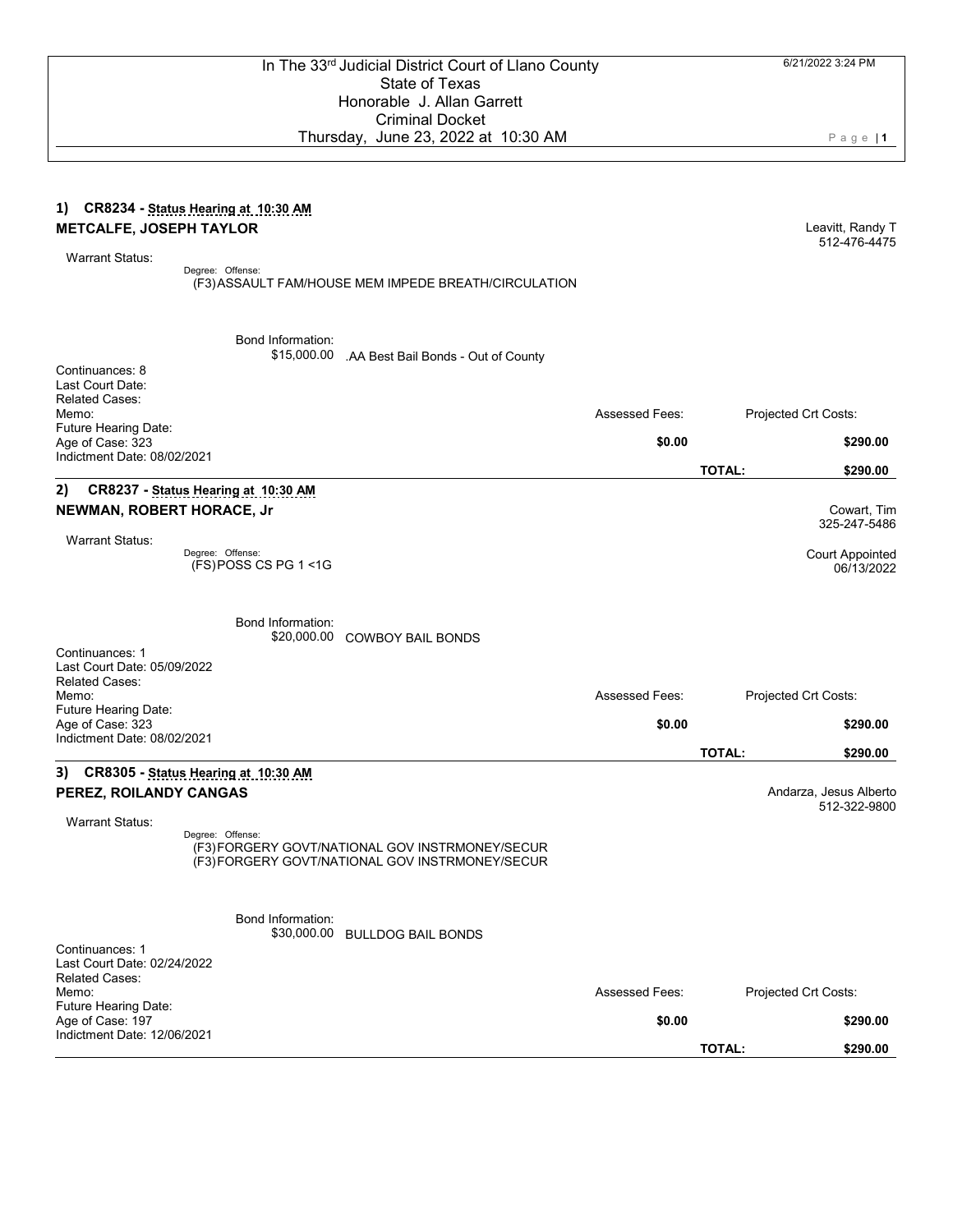### **4) CR8283 - Status Hearing at 10:30 AM ROGERS, COREY MAE**

Warrant Status:

Continuances: 4

Degree: Offense: (FS) VIOL OF CIVIL RIGHTS OF PERSON IN CUSTODY

| Last Court Date:            |                       |                             |
|-----------------------------|-----------------------|-----------------------------|
| <b>Related Cases:</b>       |                       |                             |
| Memo:                       | <b>Assessed Fees:</b> | <b>Projected Crt Costs:</b> |
| <b>Future Hearing Date:</b> |                       |                             |
| Age of Case: 260            | \$0.00                | \$290.00                    |
| Indictment Date: 10/04/2021 |                       |                             |
|                             | <b>TOTAL:</b>         | \$290.00                    |

6/21/2022 3:24 PM

Page | **2**

Willis, Nina 325-247-2068